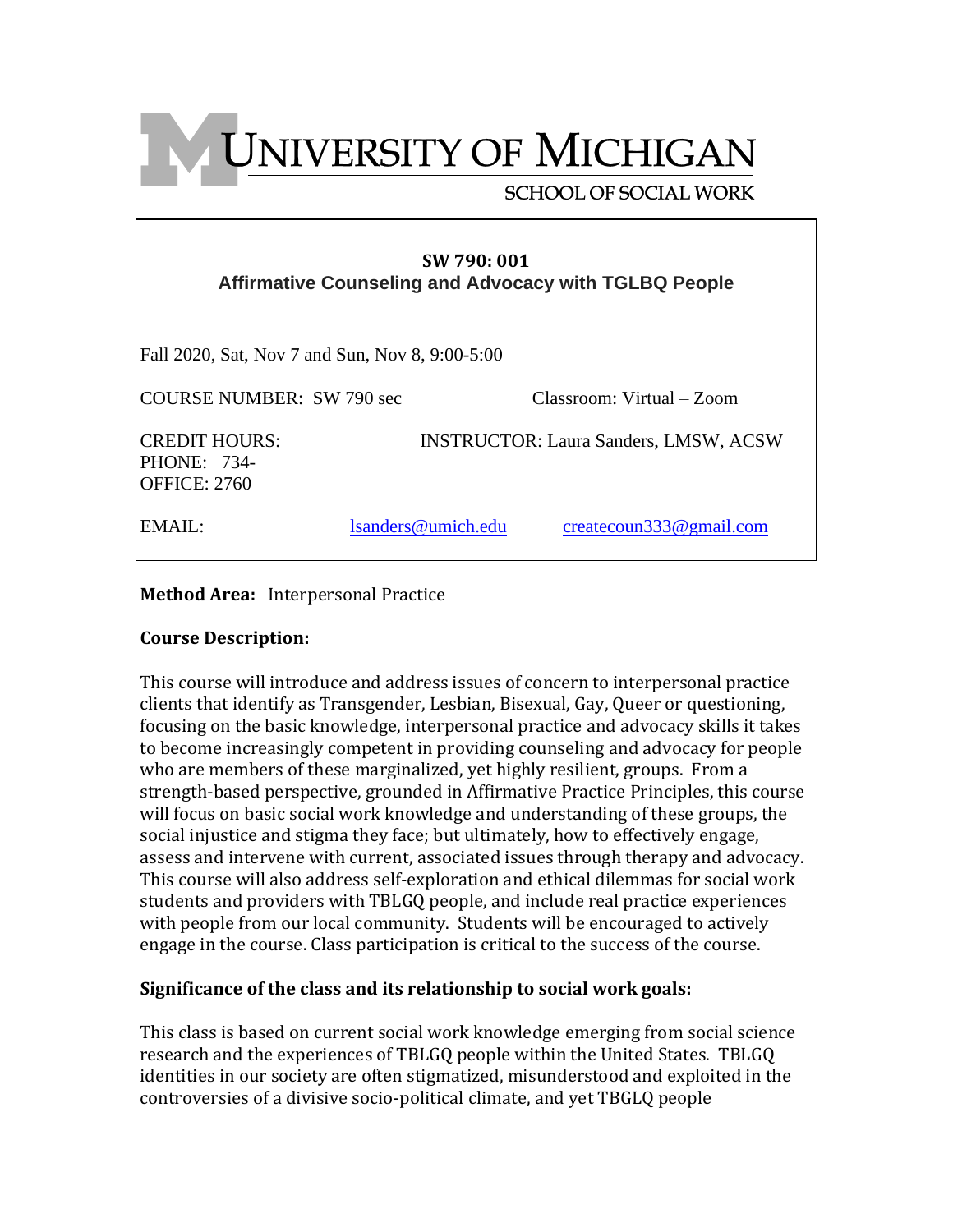demonstrate incredible resourcefulness, resilience and strength as individuals, families and communities. This course teaches social workers to ground social work interactions in relational-cultural approaches to affirmative interventions with TBLGQ clients that consider the unique intersections of ethnicity and culture, race, religion, development, age, health, ability, etc., reflecting the respect and value of every person fundamental to the goals of social work. As the course provides real case examples and practice experiences that expand the critical interpersonal skills and ethical considerations necessary to engage effectively with TBLGQ clients, focus on advocacy within systems associated with social work, especially schools, and community organizations reflect important goals of social work as well. Nearly all social workers, no matter what their concentration, will work with TBLGQ people. The problems and resiliencies associated with being TBLGQ provide an overarching context to nearly every issue that social workers address and yet are often overlooked or misunderstood as we attempt intervention. Affirmative practice principles in engagement, assessment, intervention and advocacy draw on the resourcefulness of this community toward effective social work practice.

## **Course Objectives:**

Students will:

- ➢ become conversant in Affirmative Practice Principles with TBLGQ people and communities.
- $\triangleright$  understand basic social work knowledge to engage with TBLGQ clients effectively, especially in checking our assumptions and growing the relationalcultural skills in questioning and commenting of joining, empathy, mutuality, and use of self.
- $\triangleright$  learn the history and progress of the TBLGQ civil rights movement.
- $\triangleright$  be able to identify and assess the stresses and the strengths of TBLGO individuals, families and groups toward resolution of presenting issues and problems of concern to social work.
- $\triangleright$  gain basic knowledge to analyze the economic, social, and health issues associated with the current socio-political impacts and health policy on TBLGQ populations
- ➢ understand TBLGQ issues and practice engagement skills over the life-span
- $\triangleright$  be able to assess ethical and culturally sensitive responses to TBLGQ people with specific awareness of the unique intersections of identity.
- $\triangleright$  be able to use current information about TBLGQ people to effectively advocate for clients.
- ➢ learn some basics of empowering community organization models with TBLGQ people from examples provided in the class.

## **Requirement for Academic Credit:**

**You can choose from these two assignments:**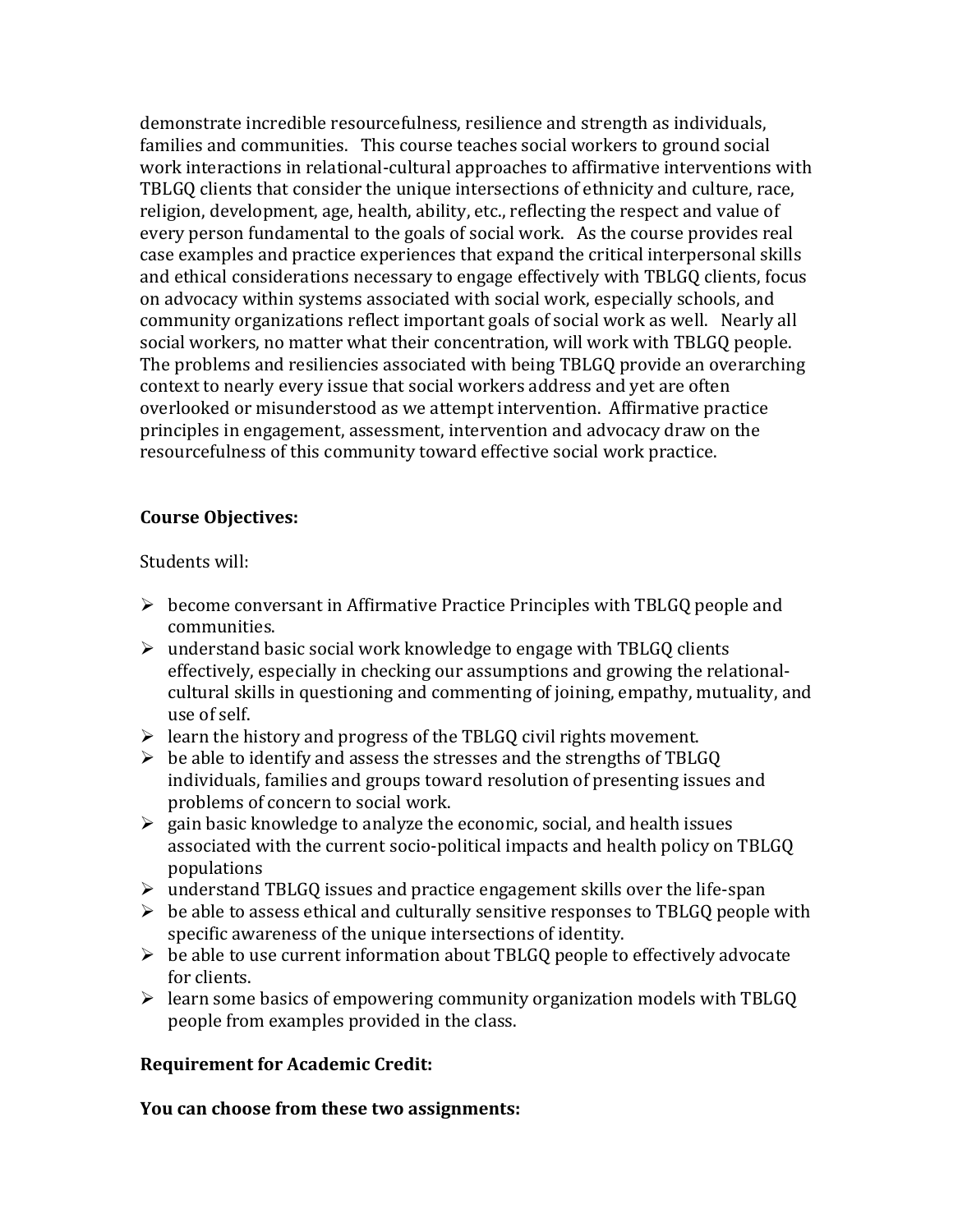**Option 1**: Students must turn in a completed paper within two weeks of the course and upload it onto canvas.

Write a five-page reflection on your learning from the course that integrates core course concepts, including the asynchronous components, your most significant learning and how you intend to integrate this learning into your work as a professional social worker*. Integrate at least three readings from the required reading list for the course.* Feel free to include and optional readings if you would like. Think about the questions you had and assumptions you were making about TBLGQ populations before you came into the course, and what has shifted for you resulting from the course. What content had the most impact on your learning and why? What, if anything, has surprised or inspired you? What would you like to know more about? Use specific quotes from the readings in your paper and provide a list of your sources at the end.

**Option 2:** Seize an opportunity to expand on what you have learned in class. Engage with the TBLGQ community. Attend an TBLGQ event, action, business, organizing effort, agency, or interview an activist, advocate, or therapist, who works with LGBTQ people. This should be a new experience for you that takes you out of your comfort zone in some way. Write a two- to three-page reflection on this experience and *integrate two readings from the course*. Provide a list of your sources at the end.

## **Biographical Sketch of the Instructor**:

This course is developed and instructed by Laura Sanders, LMSW:

With a master's degree in social work from the University of Michigan, Laura Sanders has been an instructor in U of M's graduate School of Social Work for 24 years, and has practiced for over 28 years as a family therapist in the area. She is a long-time community activist for human rights including those of children, women, TGLBQ people and immigrants, etc. In the mid-80's she was the Co-director of the TGLBQ office at U of M which is now called the Spectrum Center. She specializes in interpersonal work with trauma and attachment difficulties as well as issues of gender and sexual identity. Her work with people is eclectic and creative including advocacy and community organizing. Most recently, she is a co-founder of the *Washtenaw Interfaith Coalition for Immigrant Rights,* a current and active grassroots organization responding to local ICE raids, detainments and deportations of our immigrant community members, and advocating for immigration reform, supporting TGLBQ undocumented immigrants in campaigns, as well. She also has begun partnering with animals in therapy at her farm office in animal assisted interventions. Awareness of intersections of identity is key to all of her social work.

## **TRIGGER WARNING:**

Because this course examines injustice, some of the material is painful in nature, and encourages students to explore and share issues of identity, focusing on imbalances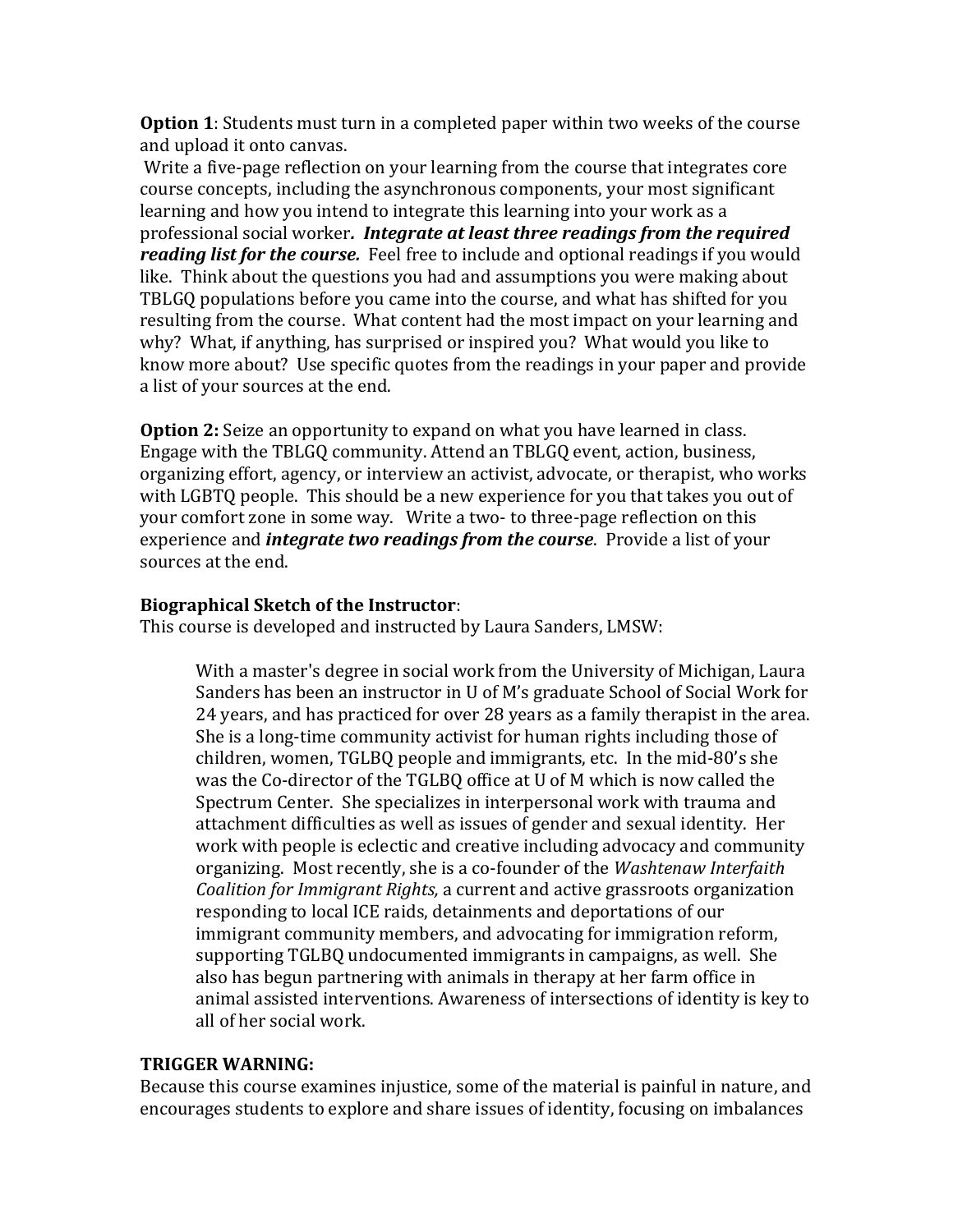of power, privilege, oppression, and discrimination. It is likely to bring up painful material for some students and very new information for others. Please know that all feelings are acceptable and invited, but students are expected to be respectful to others and able to manage their emotions. As well, personal stories are invited but students should not feel pressured to share painful personal material unless they feel prepared and compelled to do so. There will not be sufficient follow-up for processing painful memories or severe anxiety that might get triggered. In general, it is important that students who expect to struggle seek support and/or therapeutic assistance to work through their own feelings, and/or recovery during their graduate education in order to be present and effective in working with struggling clients. Wounded healers who have worked toward recovery, resilience and empowerment make some of the best therapists and organizers. See resources for this below.

## **Accommodations**:

In the era of iPhones, iPads, laptops and wireless networks, some students may wish to spend class time reading email, texting, surfing the web, or doing work for other classes. Please don't do this. If you need a computer as a resource for note-taking please let me know, but I would prefer that they not be open at all and phones be put away. I find that they interfere with discussion and active listening to me and other students. Thank you very much.

If you need or desire an accommodation for a disability, please let me know soon. The earlier that you make me aware of your needs the more effectively we will be able to use the resources available to us, such as the services for Students with Disabilities, the Adaptive Technology Computing Site and the like. If you do decide to disclose your disability, I will treat that information as private and confidential. Also, please notify me if religious observances conflict with class attendance or due dates for assignments so we can make appropriate arrangements. Also all preferred name and gender pronoun uses will be honored.

## **Health and Wellness:**

Health and wellness situations or circumstances may impede student success within the program. Students should feel free to contact the School's Health and Wellness Advocates, Lauren Davis or Nyshourn Price, at [ssw.wellness@umich.edu.](mailto:ssw.wellness@umich.edu) Students may also visit/call the University's Counseling and Psychological Services (CAPS). CAPS offers a variety of clinical services, referrals, and workshops. CAPS, Hours: 8am-5pm, 530 S State St., Ann Arbor, MI 48109. [caps.umich.edu](http://caps.umich.edu/)

## **Other important policies and procedures include:**

- *Safety and emergency preparedness*
- *Mental health and well-being*
- *Teaching evaluations*
- *Proper use of names and pronouns*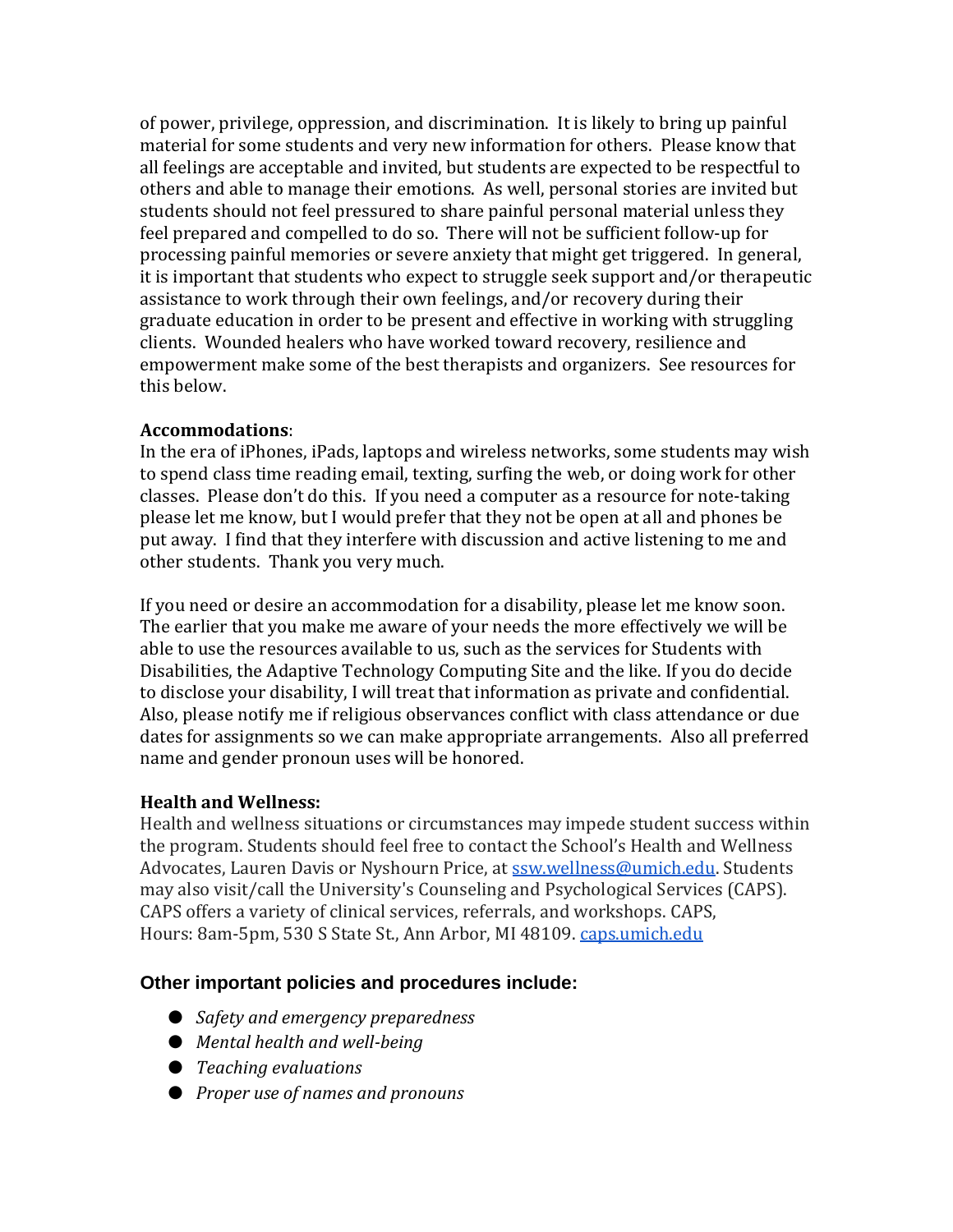- *Accommodations for students with disabilities*
- *Religious/spiritual observances*
- *Military deployment*
- *Writing skills and expectations*
- *Academic integrity and plagiarism*

#### **COVID-19 Statement - Required**

For the safety of all students, faculty, and staff on campus, it is important for each of us to be mindful of safety measures that have been put in place for our protection. By returning to campus, you have acknowledged your responsibility for protecting the collective health of our community. Your participation in this course on an inperson/hybrid basis is conditional upon your adherence to all safety measures mandated by the state of Michigan and the University, including maintaining physical distancing of six feet from others, and properly wearing a face covering in class. Other applicable safety measures may be described in the [Wolverine Culture](https://campusblueprint.umich.edu/uploads/Wolverine_Culture_of_Care%20sign_8.5x11_UPDATED_071520.pdf)  [of Care](https://campusblueprint.umich.edu/uploads/Wolverine_Culture_of_Care%20sign_8.5x11_UPDATED_071520.pdf) and the [University's Face Covering Policy for COVID](http://ehs.umich.edu/wp-content/uploads/2020/07/U-M-Face-Covering-Policy-for-COVID-19.pdf)-19. Your ability to participate in this course in-person/hybrid may be impacted by failure to comply with campus safety measures. Individuals seeking to request an accommodation related to the face covering requirement under the Americans with Disabilities Act should contact the [Office for Institutional Equity.](https://oie.umich.edu/american-with-disabilities-act-ada/) If you are unable or unwilling to adhere to these safety measures while in a face-to-face class setting, you will be required to participate on a remote basis. I also encourage you to review the [Statement of Student Rights and Responsibilities](https://oscr.umich.edu/statement#1) and the [COVID-related](https://oscr.umich.edu/sites/oscr.umich.edu/files/2020_statement_addendum_final_approved.pdf)  [Addendum to the Statement of Student Rights and Responsibilities.](https://oscr.umich.edu/sites/oscr.umich.edu/files/2020_statement_addendum_final_approved.pdf)

## **Health-Related Class Absences**

Please evaluate your own health status regularly and refrain from attending class and coming to campus if you are ill. You are encouraged to seek appropriate medical attention for treatment. School of Social Work students who miss class due to illness of any kind will be given opportunities to access course materials online or provided with alternative learning opportunities. Please notify me by email about your absence as soon as practical, so that I can make accommodations. Please note that documentation (a Doctor's note) for medical excuses is *not* required.

#### **Recording Class**

Audio and video recording of in-class lectures and discussions is prohibited without the advance written permission of the instructor. Students with an approved accommodation from the Office of Services for Students with Disabilities permitting the recording of class meetings must present documentation to the instructor in advance of any recording being done. The instructor reserves the right to disallow recording for a portion of any class time where privacy is a special concern. If the instructor chooses to record a class, they will decide which classes, if any, are recorded, what portion of each class is recorded, and whether a recording is made available on the course management website. On days when classes are recorded, students will be notified in advance that a recording will occur and be provided with an option to opt-out. Class recordings and course materials may not be reproduced,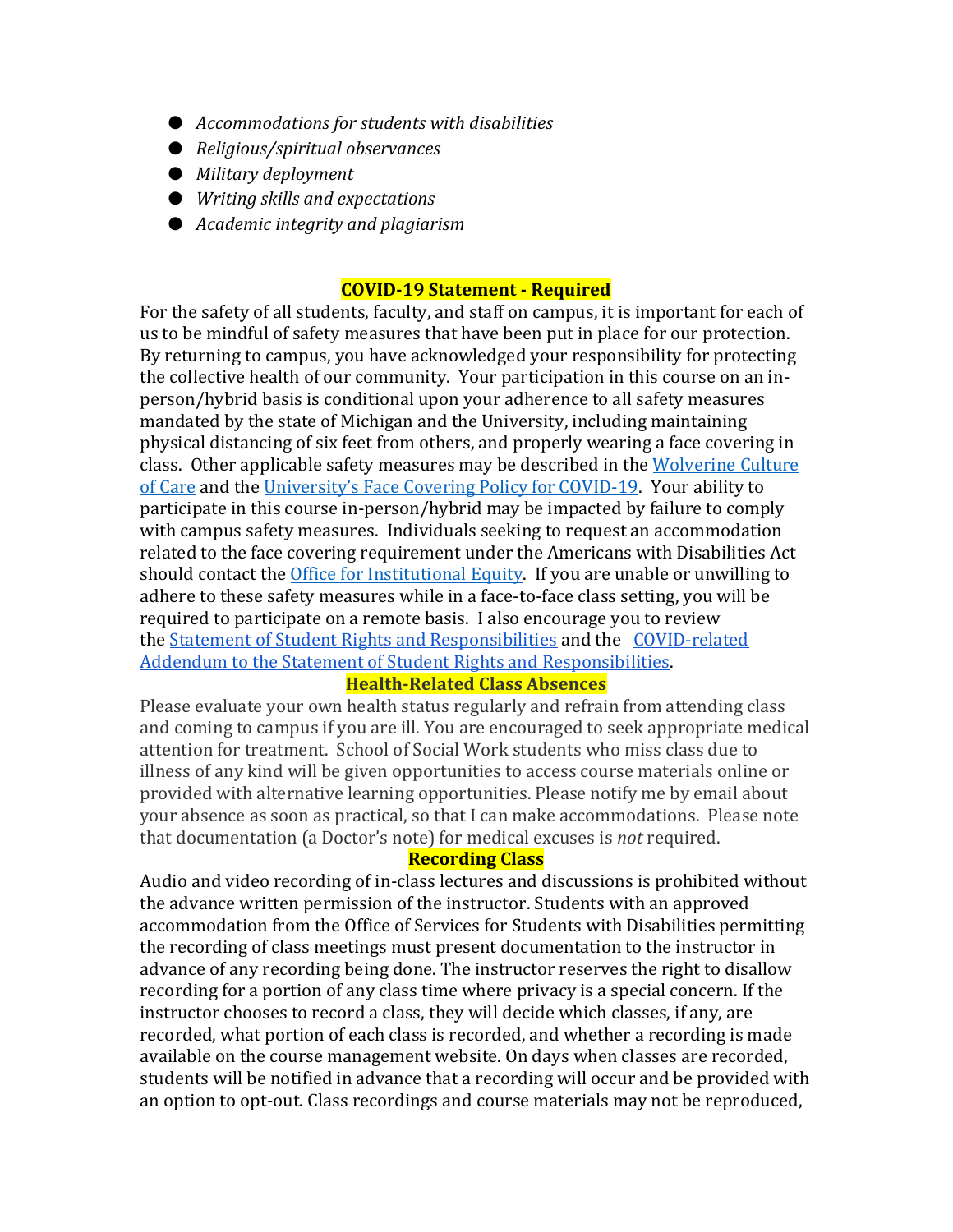sold, published or distributed to others, in whole or in part, without the written consent of the instructor.

Register for UM Emergency Alerts at [http://www.dpss.umich.edu/emergency](http://www.dpss.umich.edu/emergency-management/alert/)[management/alert/.](http://www.dpss.umich.edu/emergency-management/alert/)

### **Mini-Course Readings:**

We only have two days for this course so there are a limited number of required readings. Supplementary readings are included on the Canvas site under "files" and then in "optional readings". I realize that this is a lot of reading to cram into weekend, so if you need more time, do read those that include an\* before class to be adequately prepared for interacting with community members in class.

## **Required Readings before first day of class:**

\*Freeberg, Sharon: **"Re-examining Empathy: A Relational-Feminist Point of View",** *Social Work,* 52(3), pgs. 251-259, 2007.

Grzanka, P., Adler, J., & Blazer, J. (2015**). Making Up Allies: The Identity Choreography of Straight LGBT Activism.** Sex Res Soc Policy 2015(12). 165-81. DOI: 10.1007/s13178-014-0179-0

\*Messinger, L. **(2013). Reflections on LGBT Students in Social Work Field Education.** Field Scholar. 3(1). 1-16.

\*Nichols, Margaret, **The Great Escape: Welcome to the World of Gender Fluidity,** Psychotherapy Networker, March-April 2016 (7 pgs.)

\*Shulman, M. (2013, January 09). **Generation LGBTQIA.** The New York Times. Retrieved July 06, 2016, from http://nyti.ms/RGv4Tz

**The Standards of Care for the Health of Transsexual, Transgender and Gender Nonconforming People, 7th version,** from [www.wpath,org.](http://www.wpath,org/) (Read these this for readiness and eligibility standards for hormones and surgeries. See the children and adolescent section) skim this document for basic knowledge of what is in it.

#### **Suggested Optional Readings for first day of class:**

**Advancing LGBT Health and Well-being,** US Dept. of Health and Human Services. 2014 Report.

Diamond, L., (2007?) **"Was it A Phase? "Young Women's Relinquishment of Lesbian/Bisexual Identities Over a 5-Year Period"**, *Journal of Personality and Social Psychology*, Vol. 84, No. 2.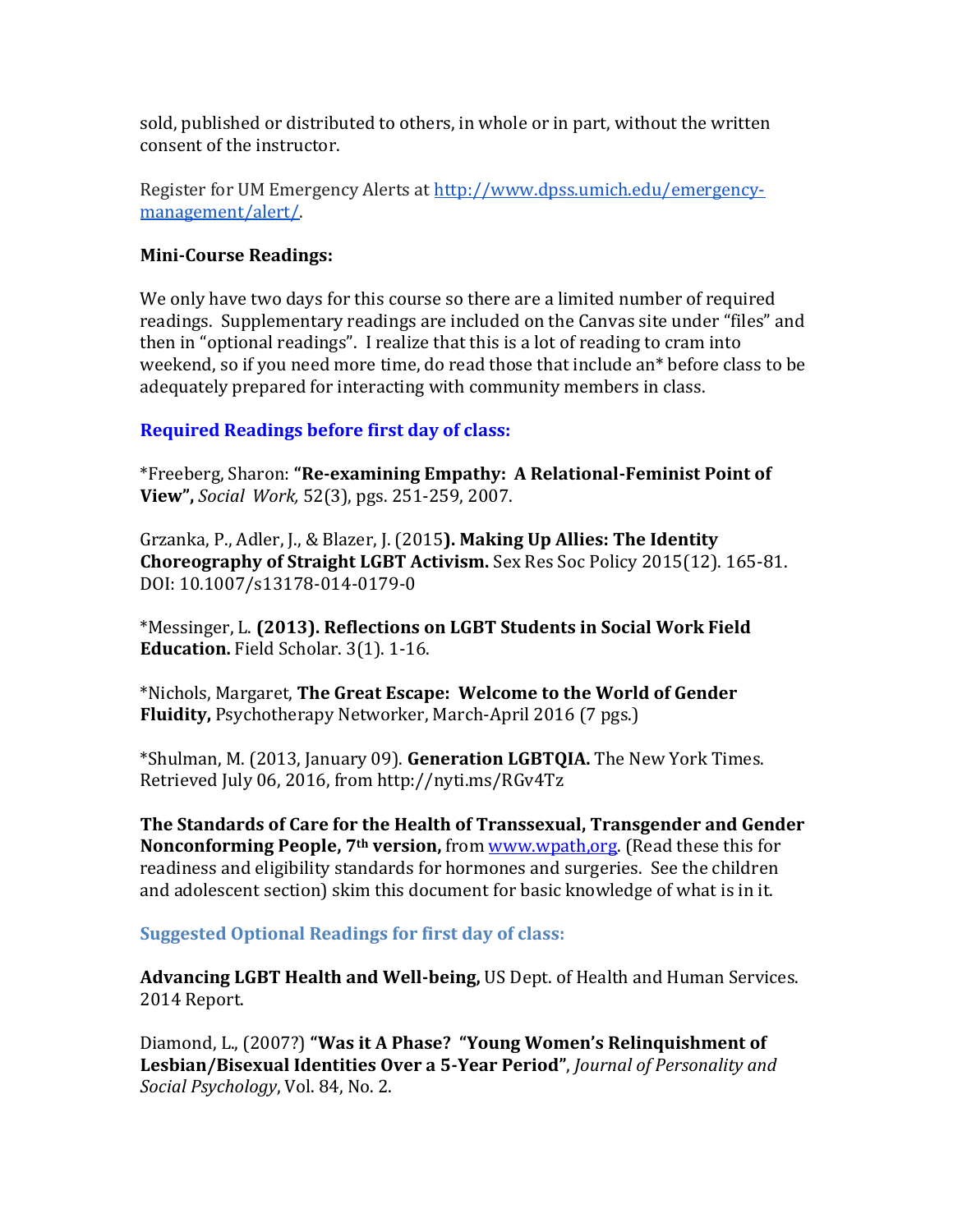Krueger, Megan, **Kids Born with Disorders of Sex Development,** Special Needs Resources, Sept. 29, 2014

Stacey and Biblarz**, "Does Sexual Orientation of Parents Matter?** *American Sociological Review*, Vol. 66 (April:159-183), 200

Yan, M.C. & Wong, Y.R. (2005). "**Rethinking Self Awareness in Cultural Competence: Toward a Dialogic Self in Cross Cultural Social Work".** *Families in Society,* 86(2), 181-188.

**Required Readings for the second day of class:**

Beck, J. (2014, November 05). **What Doctors Don't Know About LGBT Health. The Atlantic.** Retrieved July 25, 2016, from [http://www.theatlantic.com/health/archive/2014/11wh/what-doctors-dont](http://www.theatlantic.com/health/archive/2014/11wh/what-doctors-dont-know-about-lgbt-health/382792)[know-about-lgbt-health/382792](http://www.theatlantic.com/health/archive/2014/11wh/what-doctors-dont-know-about-lgbt-health/382792)

Morrow**, "Older Gays and Lesbians: Surviving a Generation of Hate and Violence"**, From Hate Crimes to Human Rights: A Tribute to Matthew Shepard, Hawthorn Press, 2001.

\*Ryan, Caitlin, et.al., **Family Acceptance in Adolescence and the Health of LGBT Young Adults**, JCAPN Volume 23, Number 4, November 2010

\*Sandmaier, Marian, **It Takes a Tribe: What It's Like to Raise (or Be) a Transgender Child**, Psychotherapy Networker, March/April, 2016

Savin-Williams, Diamond, L. **"Sexual Trajectories Among Sexual-Minority Youths: Gender Comparisons"**, *Archives of Sexual Behavior,* Vol. 29, No 6.

\*Snapp, S., Hoenig, J., Fields, A., Russell, S. (2015). **Messy, Butch, and Queer: LGBTQ Youth and the School to Prison Pipeline.** Journal of Adolescent Research. 30(1). 57-82. DOI: 10.1177/0743558414557625

Williams, D. & Prior, E. (2015). **Contemporary Polyamory- A Call for Awareness and Sensitivity in Social Work**. Social Work. 60(3). 268-70. DOI: 10.1093/SW/swv012

**Optional Readings for the second day of class:**

Albeld**, Poverty in the LGB Community,** The Williams Institute, University of Mass, Boston, 2009.

Grossman, A, and D'Augelli, A. (2007) **Transgender Youth and Life-Threatening Behaviors**, *Suicide and Life-Threatening Behaviors,* 32(5), Oct. (working on accessing this reading)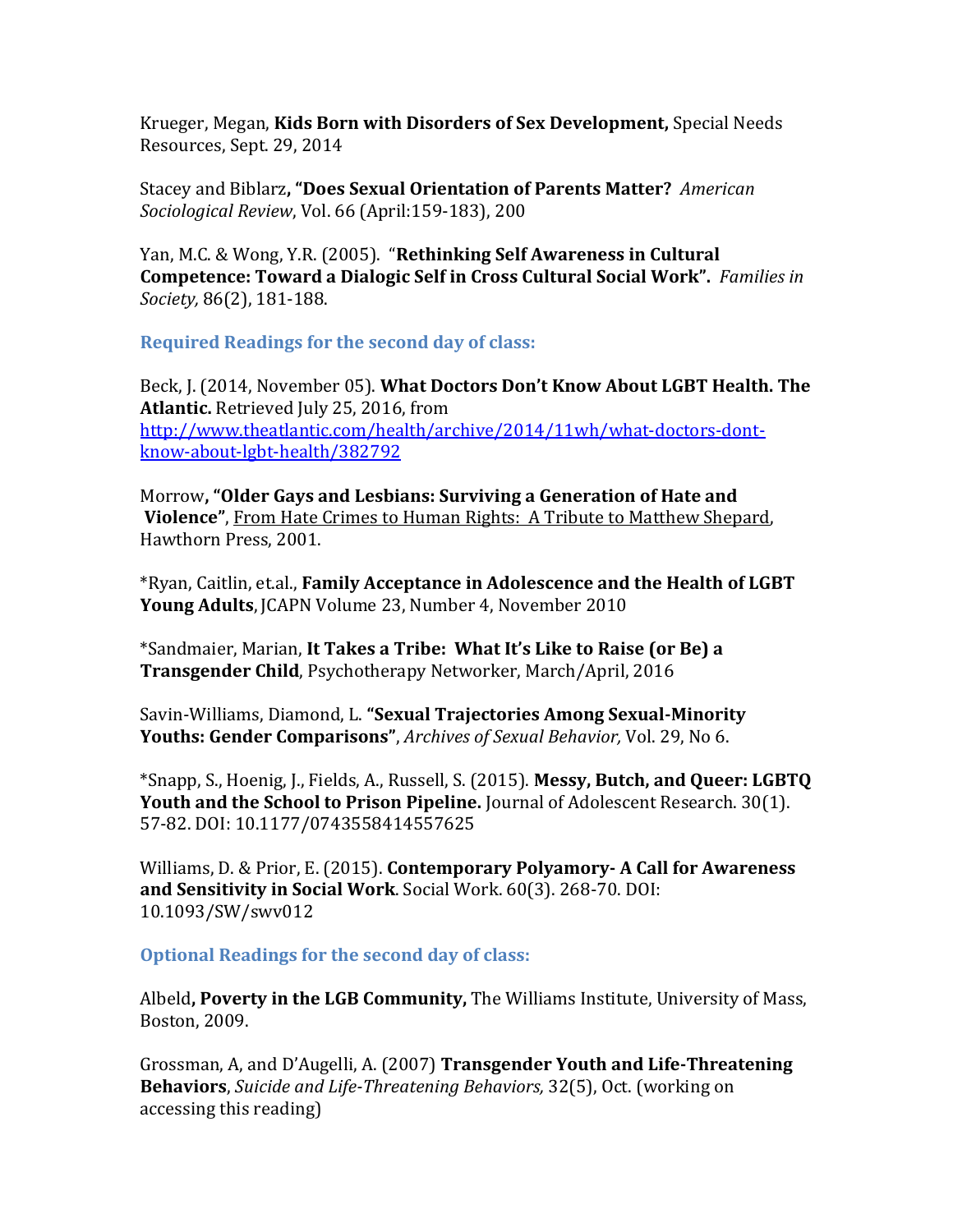Munson, **"Partners Interfacing with Healthcare Professionals",** *FORGE* (For Ourselves Reworking Gender Expression, Milwaukee, WI.

Pillai-Friedman, S., Pollitt, J., & Castaldo, A. (2014). **Becoming Kink-Aware- A Necessity for Sexuality Professionals.** Sexual and Relationship Therapy. 30(2). 196-210. DOI: 10.1080/14681994.2014.975681

P**ower and Control Wheel for Lesbian and Gay Relationships, Battering in Lesbian and Gay Relationships** – a brochure by the Lesbian Task Force of the Texas Council on Family Violence.

**Unjust: How the Broken Criminal Justice System Fails LGBT People of Color.**  Center for American Progress & Movement Advancement Project (2016).1-48

White, Tonya and Ettner Randy, Disclosure, **Risks and Protective Factors for Children Whose Parents Are Undergoing a Gender Transition**, Transgender Subjectivities: A Clinician's Guide, Hawthorn Press Inc., 2004

**Youth in the Margins: A Report on the Unmet Needs of Lesbian, Gay, Bisexual and Transgender Adolescents in Foster Care.** Lambda Legal Defense and Education Fund (2001). (lttp://www.lambdaleagal.org/cgibin/iowa/news/publications.html?record+899) (browse this; it's long.) King, M**, Your Mother Liked It Bareback**, The Body, June, 2013

# **Organization of the Course Content (Subject to changes)**

## **Day 1**

Day one starts with interactive experiences that introduce current issues, identity definitions, fluency and knowledge of the TBLGQ community. Concentration on a detailed list of Affirmative Practice Principles that reflect what social workers need to know about working with TGBLQ people will be addressed. Learning to notice and check our own assumptions, and relational-cultural skills for effective engagement will be directly practiced in class. A brief discussion of understanding models of identity awareness, the history of the TBLGQ civil rights movement and understanding intersections of identity will be explored through guest presentation and student interaction. Discussion of advocacy and community organization with TBLGQ people are themes woven throughout both days of the course.

## **Day 2**

Day two is strongly focused on acting upon the knowledge gained in the first day through practice exercises with TBLGQ people from the local community. We will also explore ethical dilemmas that are common in working with the TBLGQ